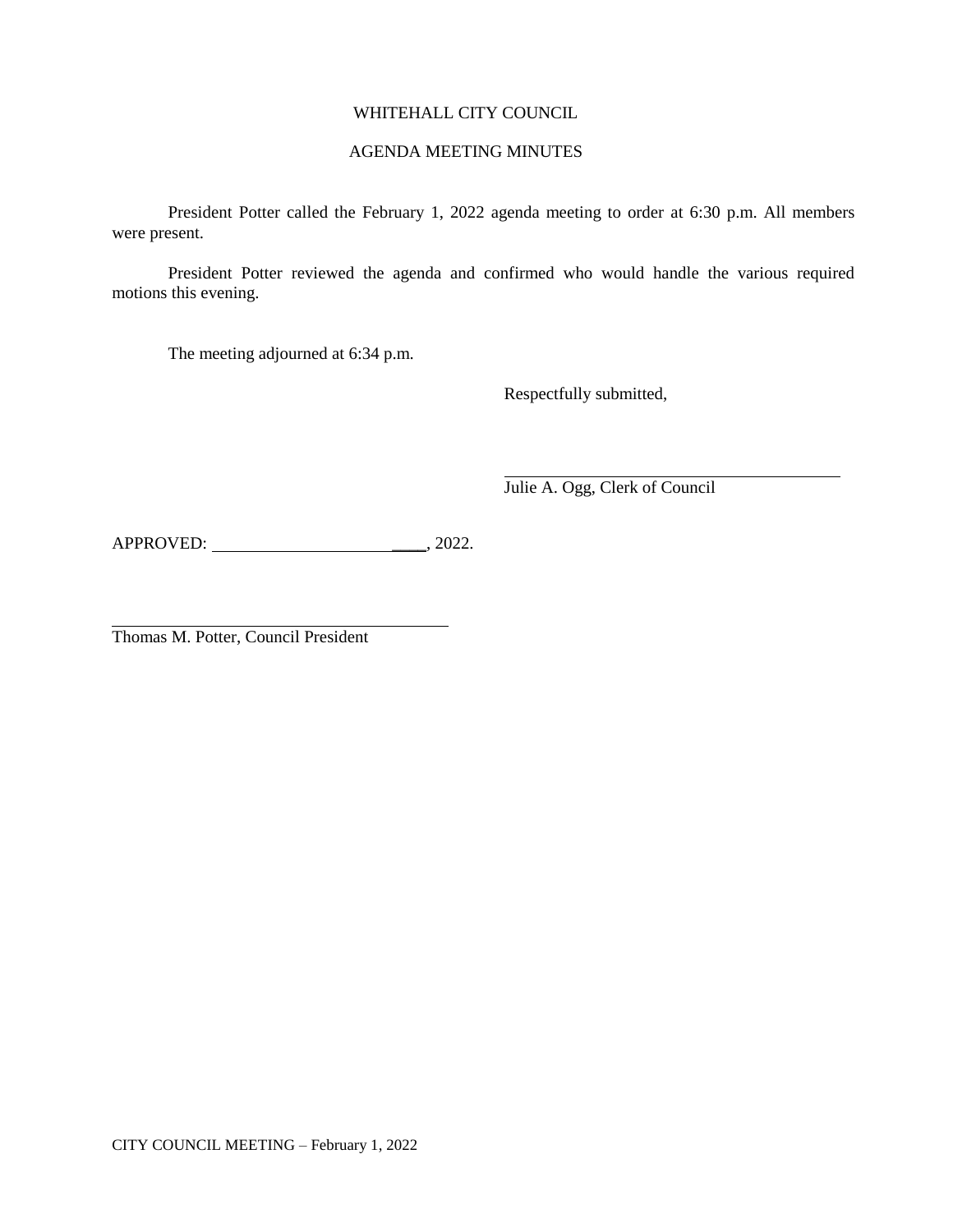## WHITEHALL CITY COUNCIL MEETING

# **MINUTES –** February 1, 2022

President Potter called the regular meeting of Whitehall City Council to order at 7:00 p.m. on Tuesday, February 1, 2022.

At President Potter's request, everyone rose for a moment of silence. Those assembled then recited the Pledge of Allegiance.

On roll call by the clerk, the following members of council were present:

Lori Elmore Karen Conison Wes Kantor Jo Anna Heck Amy Smith Bob Bailey Gerald Dixon

# APPROVAL OF MINUTES:

Ms. Conison moved to approve the January 18, 2022, agenda and regular meeting minutes. Mr. Kantor seconded the motion. There was no discussion. On a roll call vote, all members responded in the affirmative and the minutes were approved as submitted.

#### POLL PUBLIC:

Council Clerk Ogg read the following:

Jeff Thoburn 466 Maplewood Whitehall, OH

As the second paragraph of the Message from the Mayor on the Whitehall Fiscal Year 2022 Adopted Budget adverts to, key to the city's 2022 spending plan has been the impact that the COVID-19 pandemic and work from home policies have had. Furthermore, the Approved Mayor's Budget states: "While refunds are projected to be \$4 million, actual refunds are difficult to estimate, given the unknown in total number of employees working from home and in the total number of employees who will actually file for a refund." That difficulty in estimating actual income tax receipts and refunds would appear to loom as a factor into the spring of 2023 also, as the pandemic and work from home measures continue. Additionally, Whitehall's 2020 share of the city's \$761 thousand of foregone CRA property tax receipts and \$1.4 million of foregone TIF property tax receipts might be exacerbated in subsequent years as an unknown inflation rate gets factored in. In addition to the claim that the police station has not been renovated since 2011, but did receive a \$3.6 million building addition in 2020, there are property tax payers like my wife, and as well, small business owners that I've talked to, who have also experienced income loss due to the pandemic. All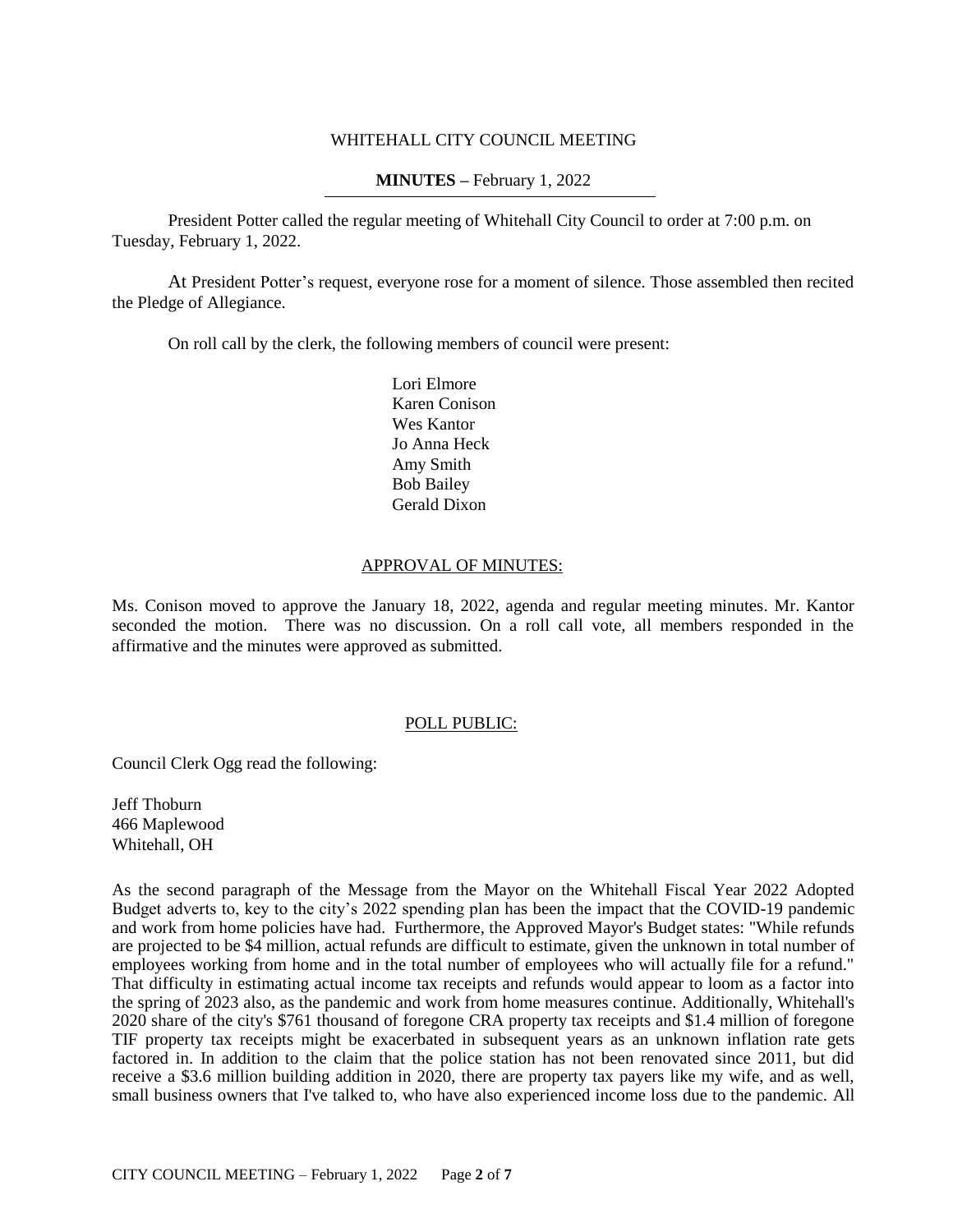of the above being considered, Whitehall property tax payers might hope that the city would factor the income tax receipt uncertainty and the ongoing pandemic and current inflationary conditions into their growth plans, and then manage existing city assets so as to address the need for a more and better trained and equipped police force to confront the 54% jump in violent crime from 2019 to 2021, and shelf the \$6 million police station renovation until such time that a clearer picture of the city's future tax receipts exists. For the record, the accumulation of Whitehall voters continues to grow that intends to oppose those who push through faulty plans like the oversized Enclave apartment. Thank you and thanks, DSCC

# STANDING COMMITTEE REPORTS:

Administration and Financial Management – Chairperson Bailey reported that the committee met last Tuesday and their minutes are on file. They will meet again next week, sometime after 6:30 p.m.

Community and Elder Advocacy – Chairperson Dixon reported that they met last Tuesday and their minutes are on file. They will meet again next week, sometime after 6:30 p.m.

Community Standards and Enforcement – Chairperson Smith reported that they met last Tuesday and their minutes are on file. They will meet again next week, sometime after 6:30 p.m.

Economic Development – Chairperson Kantor reported that they met last Tuesday and their minutes are on file. They will meet again next week, sometime after 6:30 p.m.

Infrastructure, Maintenance and Services – Chairperson Conison reported that they met last Tuesday and their minutes are on file. They will meet again next week, sometime after 6:30 p.m.

Public Safety – Chairperson Elmore reported that they met last Tuesday and their minutes are on file. They will meet again next week, sometime after 6:30 p.m.

Parks and Recreation – Chairperson Heck reported that they met last Tuesday and their minutes are on file. They will meet again next week, sometime after 6:30 p.m.

### OFFICIALS' REPORTS

Mayor Kim Maggard – said she would like to respond to Mr. Thoburn's comment that there was a \$3.6 million building renovation at the Police Department in 2020. That is not correct. There was no such thing. They do a very good job at keeping the officers trained. In fact, she thinks they are the finest department in the state that does that. At the beginning of the year, we always put out training opportunities. Every officer is trained multiple times in many different areas. They offer new training in technology and they continue old trainings to make sure that everyone has the training they need in order to keep the citizen's safe. She asked for favorable consideration on Resolution 009-2022.

City Administrator Zach Woodruff – said he had no official report this evening. He thanked the men and women of the division of public safety, the Police Department for being there this evening as Council will consider Resolution 009-2022. To echo on what the Mayor said, he thinks this Council and the Administration has done everything in their power, without the benefit of hindsight or being able to look into the future to balance their budget in a way that meets the needs of their residents. He will not get into the specifics of the residents Poll Public, other than to say, most of the information he presented in his Poll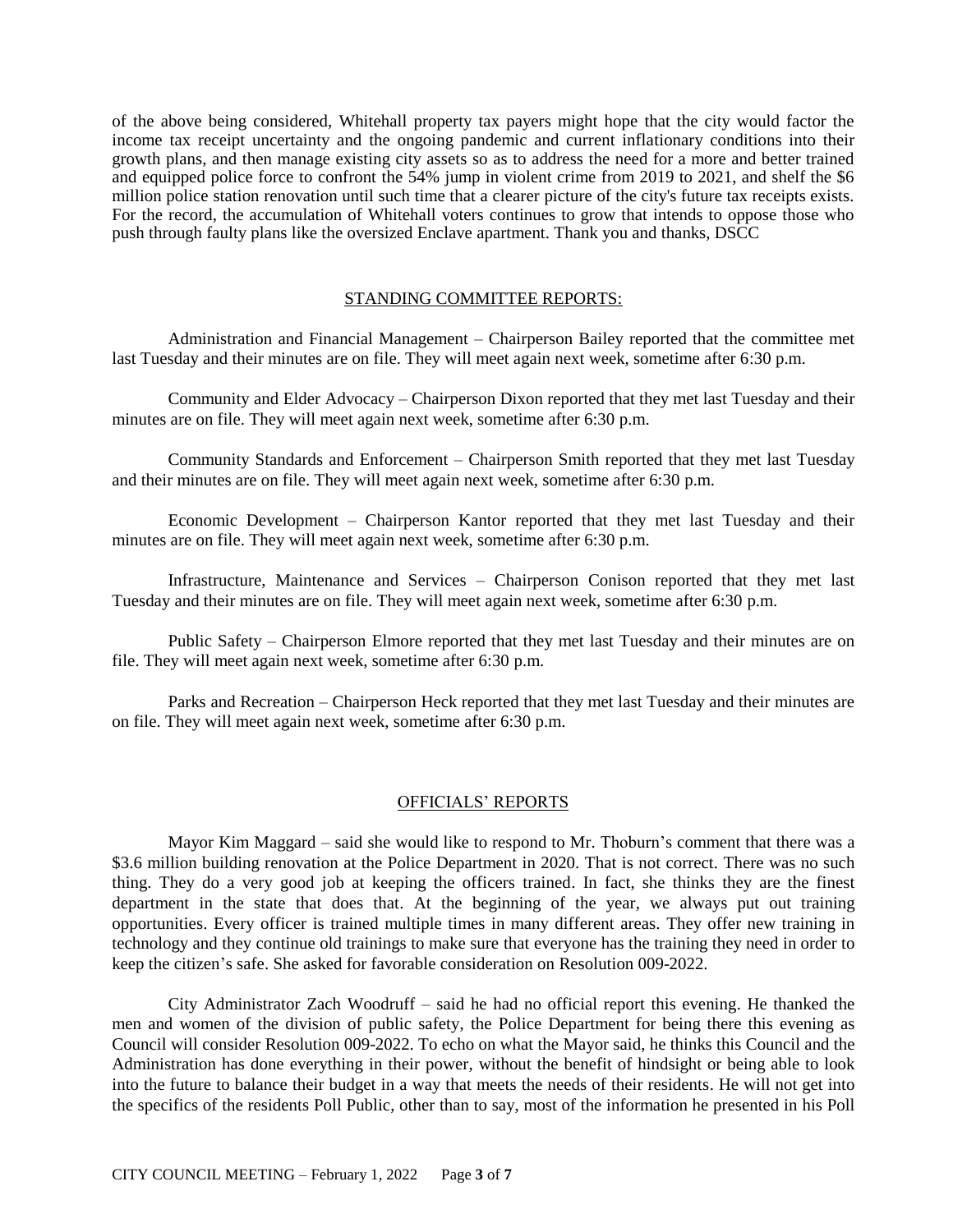Public was not correct and he would be happy to sit down with him anytime to help correct some of the information he has.

City Attorney Michael Bivens – said it is great to see the Whitehall Division of Police there tonight. They just warm his heart to know that they protect the city the way that they do. He thanked them for that. From the City Attorney's office, in the month of January they successfully prosecuted two hundred twenty one cases. Out of those two hundred twenty one cases, thirty-nine of those were committed of a criminal nature, a misdemeanor, by Whitehall residents, so that is trending about seventeen percent. Speaking of prosecutions, the Whitehall City Attorney's Office would like to announce that they have a new prosecutor. Her name is Leslie Clark and she comes to the City of Whitehall with twenty years of experience as an attorney. She is a graduate of OSU and he is very excited to have her. She will be their downtown prosecutor so she will make her way over to the Division of Police to introduce herself. She is a phenomenal resource to the City of Whitehall and he looks forward to working with her. Then not to steel Councilperson Elmore's thunder because he just has to do it because he always enjoys when she does that during Black History Month by giving some fun facts about Black History Month since it did start today. Many people know all of the civil rights activists or at least the most common ones, like Martin Luther King, Rosa Parks. He wanted to give a fun fact that many may not know. March 2, 1955, a person by the name of Claudette Clovin. She was arrested at the age of fifteen, charged criminally, for not giving up her seat on the bus. This was the beginning and the spark to create the Alabama Bus Boycott. It just goes to show you that there is much history as it relates to individuals that created black history in the United States. Incidentally, that happened nine months before Rosa Parks and it took her about sixty-five years, which was at the end of 2021, to get that record expunged. To this day, he believes she still lives somewhere in the Bronx, NY, but there is a little fun history fact for you.

City Auditor Steve Quincel – he has no official report tonight.

Public Safety Director Van Gregg – was not present.

Treasurer– vacant

President Potter – advised that the following Officials' Reports have been filed in the Council Office since the last meeting: The Auditor's Expense Report for December 2021, the Auditor's Bank Report for December 2021, the Auditor's Statement of Cash Position Report for December 2021 and the Auditor's Revenue Report for December 2021,

#### COMMUNICATIONS, PETITIONS AND CLAIMS:

There were no Communications, Petitions and Claims.

President Potter said he would accept a motion to adopt the Whitehall City Council Rules of Procedure for the term 2022-2023 as agreed upon at the January 25, 2022 Committee meeting. Ms. Elmore so moved and Ms. Smith seconded the motion. There was no discussion. A roll call vote was taken and resulted, as follows: Elmore, yes; Conison, yes; Kantor, yes; Heck, yes; Smith, yes; Bailey, yes; Dixon, yes. The Rules of Procedure were adopted.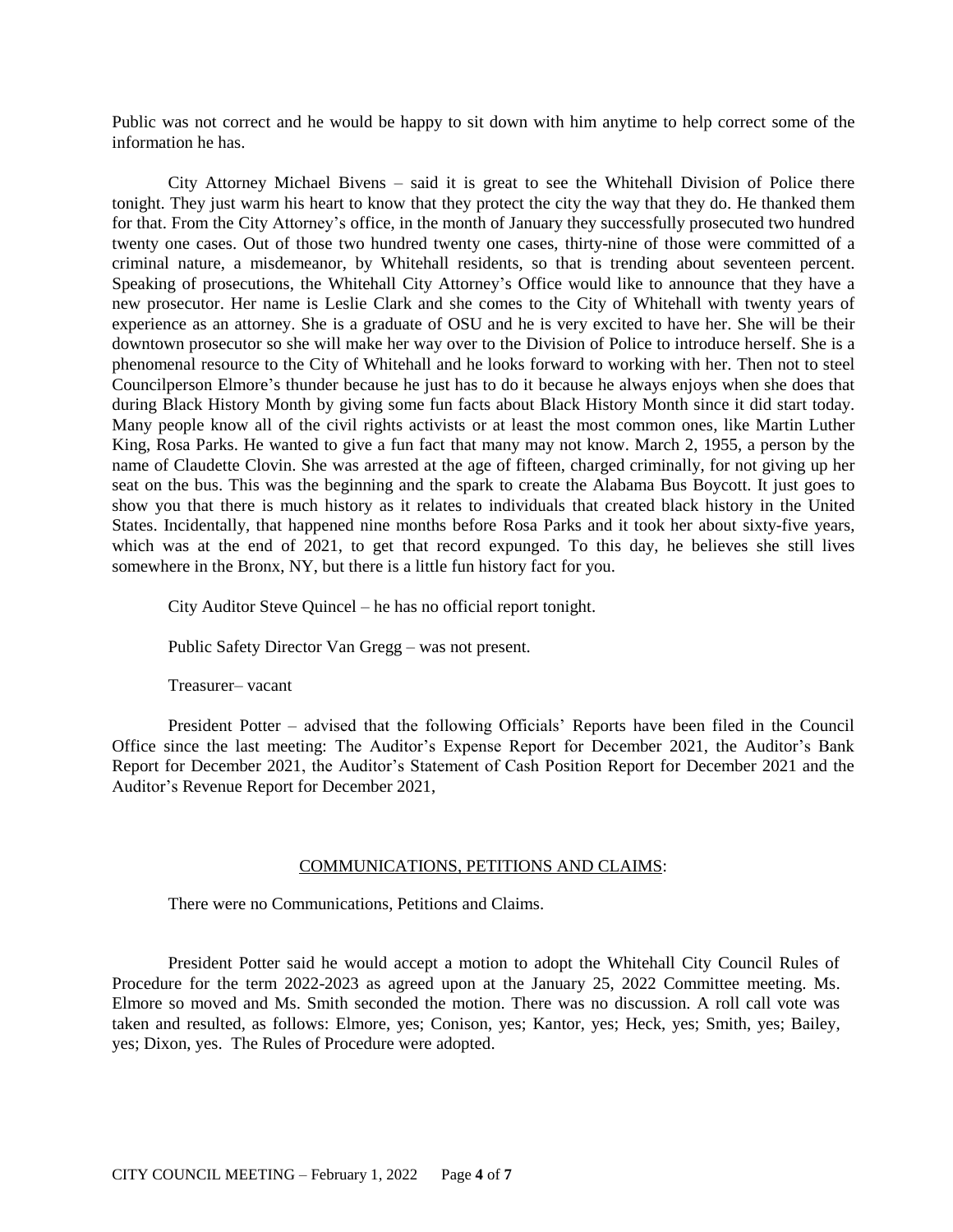Ms. Conison said she would like to make a motion to appoint Shaquille Alexander for the remaining term as the City Treasurer. Ms. Elmore seconded the motion. There was no discussion. A roll call vote was taken and resulted, as follows: Elmore, yes; Conison, yes; Kantor, yes; Heck, yes; Smith, yes; Bailey, yes; Dixon, yes. The motion has been adopted.

### . VERIFICATION OF COPIES:

President Potter requested a roll call on whether each member of council received a copy of each item of legislation listed on the agenda prior to the meeting, including any add-on legislation. On a roll call vote, all members responded in the affirmative.

# THIRD READING:

# THERE IS NO LEGISLATION FOR THIRD READING.

## SECOND READING:

## THERE IS NO LEGISLATION FOR SECOND READING.

## FIRST READING:

# ORDINANCE NO. 005-2022 *was read by title only by President Potter:* AMENDING 143.15 (d)(1) TITLED EMERGENCY MEDICAL BILLING.

#### RESOLUTION NO. 008-2022 *was read by title only by President Potter:*

AUTHORIZING THE MAYOR TO ENTER INTO AN AGREEMENT(S) WITH THE OHIO DEPARTMENT OF TRANSPORTATION (ODOT) FOR IMPROVEMENTS AT THE MAIN STREET AND HAMILTON ROAD INTERSECTION AND DECLARING AN EMERGENCY.

#### RESOLUTION NO. 009-2022 *was read by title only by President Potter:*

A RESOLUTION SUBMITTING TO THE ELECTORS OF THE CITY THE QUESTION OF AN ADDITIONAL 2.83-MILL TAX LEVY FOR THE PURPOSE OF PROVIDING AND MAINTAINING MOTOR VEHICLES, COMMUNICATIONS, OTHER EQUIPMENT, BUILDINGS, AND SITES FOR SUCH BUILDINGS USED DIRECTLY IN THE OPERATION OF A POLICE DEPARTMENT, FOR THE PAYMENT OF SALARIES OF PERMANENT OR PART-TIME POLICE, COMMUNICATIONS, OR ADMINISTRATIVE PERSONNEL TO OPERATE THE SAME, INCLUDING THE PAYMENT OF ANY EMPLOYER CONTRIBUTIONS REQUIRED FOR SUCH PERSONNEL UNDER SECTION 145.48 OR 742.33 OF THE REVISED CODE, FOR THE PROVISION OF AMBULANCE OR EMERGENCY MEDICAL SERVICES OPERATED BY A POLICE DEPARTMENT, OR FOR THE PAYMENT OF OTHER RELATED COSTS, PURSUANT TO SECTIONS 5705.19(J) AND 5705.191 OF THE REVISED CODE, AND DECLARING AN EMERGENCY.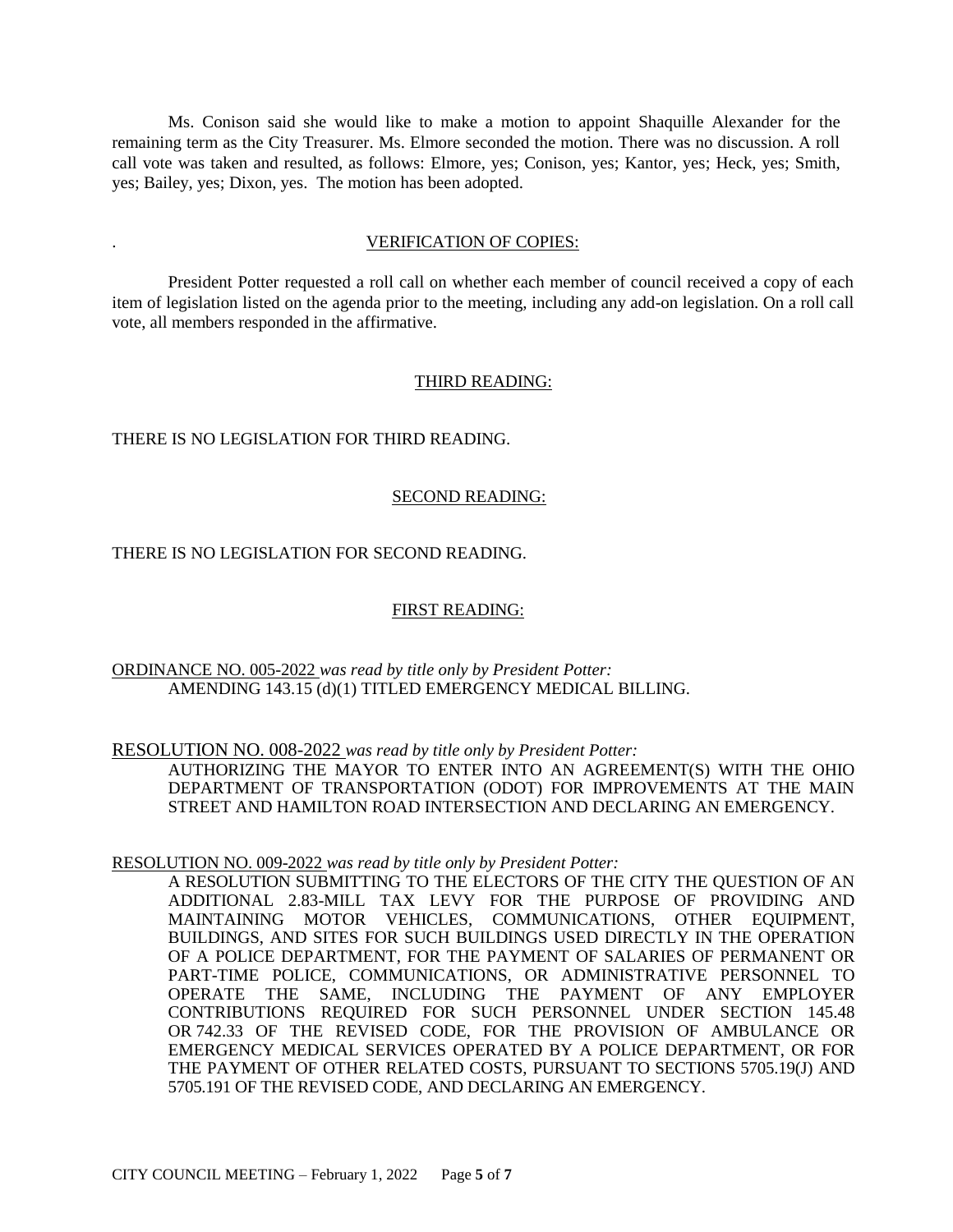Mr. Bailey introduced and moved to suspend the rules on Resolution No. 009-2022 and Mr. Dixon seconded the motion. There was no discussion. On a roll call vote, all members voted in the affirmative and Resolution No. 009-2022 was suspended.

Mr. Bailey moved to adopt Resolution No. 009-2022 and Mr. Dixon seconded the motion. There was no discussion. On a roll call vote, all members voted in the affirmative and Resolution No. 009-2022 was adopted.

### POLL PUBLIC:

No comments at this time.

### COMMUNITY DATE BOARD:

February 8, 2022 is Mask-Up Whitehall. It is a free mask distribution event at City Hall from five to eight p.m. in the parking lot.

February 12, 2022 and February 26, 2022 the Parks and Rec Department is doing a Wellness Weekend at the Y. You can register on the city's Facebook page.

### POLL COUNCIL:

Chairperson Elmore thanked everyone who is viewing on social media and she thanked Mr. Thoburn for his Poll Public. She thanked the Whitehall Public Safety Forces for coming out in support. She wanted to recognize Attorney Bivens for his fun facts. It is Black History Month and she believes that it is an opportunity for everyone to learn even more about the history. Every February, the U.S. honors the contributions and sacrifices of African Americans who have helped shape the nation. Black History Month celebrates the rich cultural heritage, triumphs and adversities that are an indelible part of our country's history. Often, Black History primarily focuses on Fredrick Douglas, Harriet Tubman and Martin Luther King types but history is fluid. What was done yesterday is history. What was done before coming to Council is history. Black History Month should not be treated as though it is some separated from our collective American History or somehow just boiled down to the compilation of greatest hits from the March on Washington or some of the sports heroes. President Obama said that. It is about the lived experiences of all African Americans, high and low, famous and obscure and how those experiences have shaped and challenged and ultimately strengthened America. In her reading, this year's theme, Black Health and Wellness, pays homage to medical scholars and health care providers. The theme is especially timely as we enter the third year of the Covid-19 pandemic, which has disproportionately affected minority communities and placed unique burdens on Black health care professionals. It is like treasure. If you want to find it, you will search for it. If you search, you will find it. The designated month of February was used to educate about the buried hidden treasurers and contributions of African American continue to add to the fabric of this Republic. There are still a lot of treasurer to be discovered and exposed. That is why history is so important. There is no American History without African American History. The Black experience embedded throughout everything we think of as American History.

Chairperson Conison thanked all of Public Safety for coming out. She congratulated Shaq on his appointment as Treasurer. She was very impressed by his interview, his credentials, his demeanor and honesty and she thinks he is going to be a welcomed addition to this Administration.